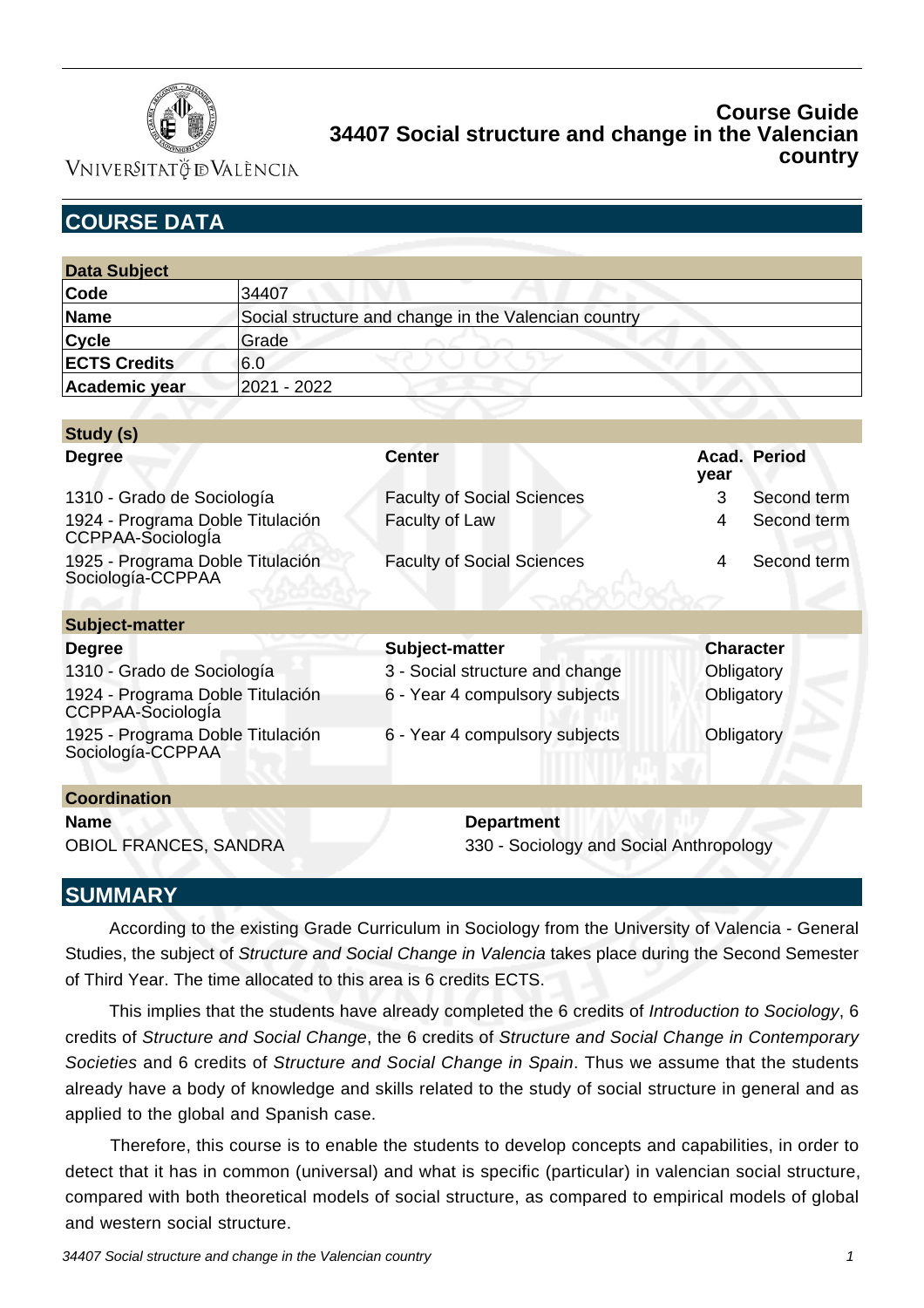

VNIVERSITATÖ IDVALÈNCIA

 During the course, the students will prepare an article to be working in groups, with an analysis of recent data from the social structure of Valencia. This work will allow them to develop and implement both their theoretical knowledge and professional skills.

# **PREVIOUS KNOWLEDGE**

#### **Relationship to other subjects of the same degree**

There are no specified enrollment restrictions with other subjects of the curriculum.

#### **Other requirements**

Although not a prerequisite for successfully completing the course is appropriate that the students know the basics of the subjects of structure and social change, studied previously, to facilitate a common language in the development of this subject, specifically applied to Valencia.

It is also advisable to have taken the course of "Computer science applied to social science" as well as that of "Quantitative Techniques of Social Research," to facilitate the provision of skills related to data analysis.

## **OUTCOMES**

#### **1310 - Grado de Sociología**

- Students must have acquired knowledge and understanding in a specific field of study, on the basis of general secondary education and at a level that includes mainly knowledge drawn from advanced textbooks, but also some cutting-edge knowledge in their field of study.
- Students must be able to apply their knowledge to their work or vocation in a professional manner and have acquired the competences required for the preparation and defence of arguments and for problem solving in their field of study.
- Students must have the ability to gather and interpret relevant data (usually in their field of study) to make judgements that take relevant social, scientific or ethical issues into consideration.
- Students must be able to communicate information, ideas, problems and solutions to both expert and lay audiences.
- Students must have developed the learning skills needed to undertake further study with a high degree of autonomy.
- Write reports and diagnoses on social problems.
- Work in a team with a multidisciplinary perspective.
- Clearly communicate theories, problems and proposals of a sociological nature, both orally and in writing, using new information and communication technologies.
- Respect and promote the principles of fundamental rights, gender equality, equal opportunities and non-discrimination, democratic values and sustainability.
- Manage documentary sources and statistics referring to social reality.
- Learn independently and develop initiative in the field of sociology.
- Analyse contemporary society, its structure and dynamics based on sociological concepts and theories.
- Analyse the relationships between population, resources and environment and the social conditions of sustainability.
- Develop gender perspective and integrate it into the study of social reality.
- Conduct comparative studies of the Spanish and Valencian social structure.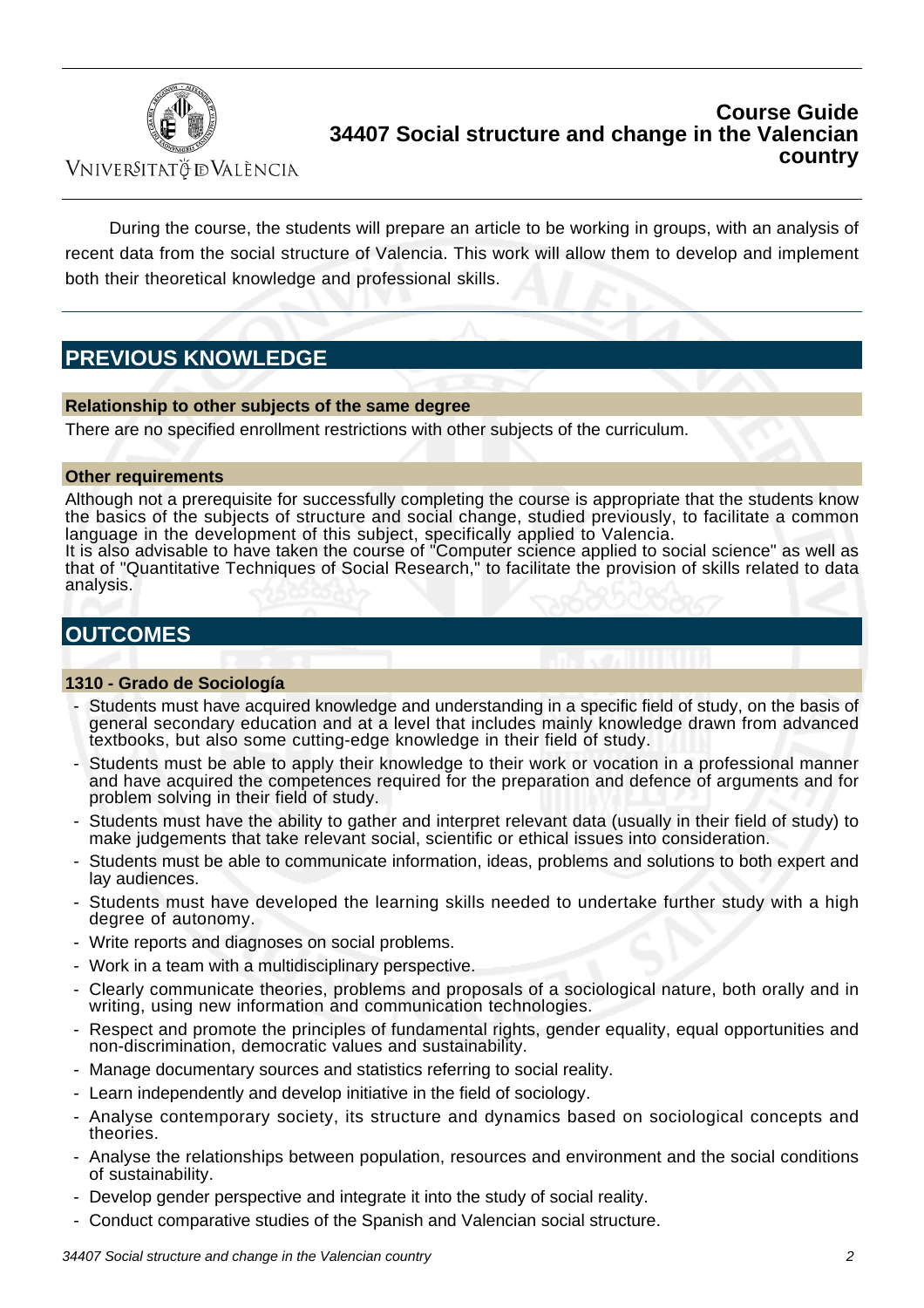

## VNIVERSITATÖ ID VALÈNCIA

- Analyse empirical data on social structure, change and problems.
- Describe and explain social inequalities based on social theories and indicators and detect emerging processes.
- Know and use secondary data sources useful for sociology.
- Relate and integrate information on social phenomena from primary and/or secondary sources.
- Analyse social phenomena adopting a multidisciplinary perspective (sociological, psychosocial, economic, political, historical and anthropological).
- Understand the political-economic organisation and the historical evolution of contemporary societies at the global and local level, and their relationship with social dynamics and processes.
- Know the tools needed to create, implement and evaluate public policy programmes and social intervention projects.
- Know the institutions of the welfare society that contribute to safeguarding social rights.
- Understand the cultural diversity of societies.
- Identify and measure social vulnerability factors.

- Identify and analyze the position of the Valencian social structure in the overall system of social relations internationally.

- Identify and analyze the interrelationships between the fields of social relationship and influence the course of the Valencian social structure as a whole, assuming they are the result of long and complex historical processes.

- Review and analysis of issues related to the relative autonomy of fields and determine the structure of positions within each of them.

- To compare and analyze the interdependencies of social positions, so that they are able to relate issues of inequality and difference as phenomena that result from the relationships established between these positions.

- Develop specific theoretical hypotheses about upcoming social realities.

- Find the information required by the models and assumptions, and present it in statistical or graphical format, so easy to read and communicate information in summary form.

- Write exposure information and argumentation that adjusts the information and assumptions. Develop models of social structure and interpret.

- Develop capacity for teamwork, organize and plan their work and solve problems.

- Pass arguments to defend their own ideas and work. Communicate results of written and oral form, before a public audience in the rest of these can also participate.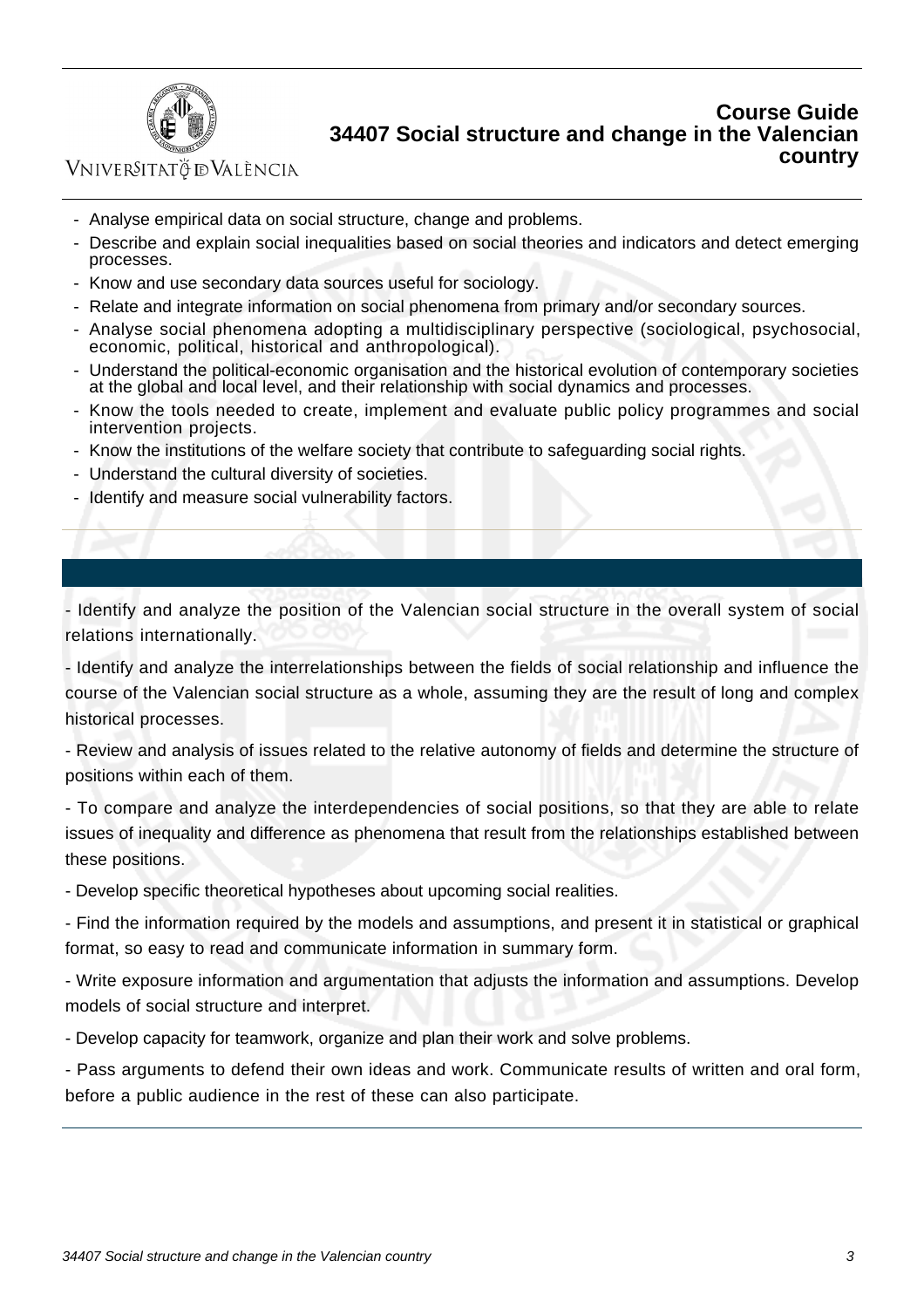

VNIVERSITATÖ ID VALÈNCIA

| <b>DESCRIPTION OF CONTENTS</b>                           |  |
|----------------------------------------------------------|--|
| 1. Delimitation of the study object                      |  |
|                                                          |  |
|                                                          |  |
| 2. Gender and generation relations the Country Valencia. |  |
|                                                          |  |
|                                                          |  |
| 3. Relations of production and consumer to PV.           |  |
|                                                          |  |
|                                                          |  |
| 4. Relations of citizenship and participation in PV      |  |
|                                                          |  |
|                                                          |  |
| 5. Symbolic relations to PV                              |  |
|                                                          |  |
|                                                          |  |
| 6. Relations of domination in the PV                     |  |
|                                                          |  |
|                                                          |  |
| <b>WORKLOAD</b>                                          |  |

| <b>ACTIVITY</b>                   | <b>Hours</b> | <b>% To be attended</b> |     |
|-----------------------------------|--------------|-------------------------|-----|
| Theoretical and practical classes |              | 60,00                   | 100 |
| Development of group work         |              | 90,00                   |     |
|                                   | <b>TOTAL</b> | 150,00                  |     |

## **TEACHING METHODOLOGY**

The organization of the subject focuses, for students, from the final goal of the course: to develop a publishable paper on any issue related to the social structure of the Valencian Country.

Different teaching activities (lectures, seminars, group and individual tutorials) will be combined, as well as autonomous learning of students will be actively encouraged to achieve this goal. The final organization of these elements will be communicated to students at the beginning of the course.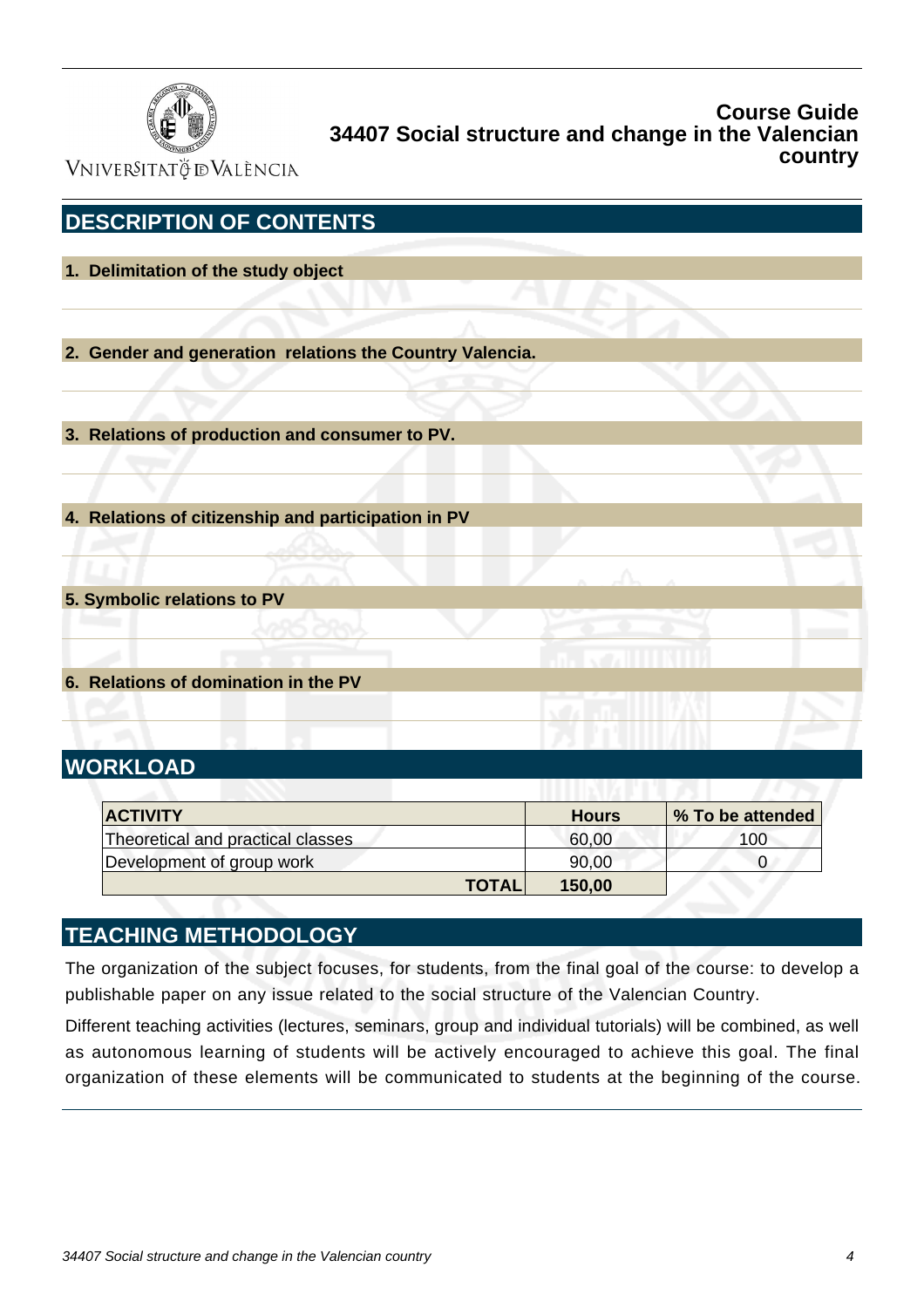

Vniver§itatğ dValència

# **EVALUATION**

he assessment of knowledge, skills and abilities acquired by the students throughout the course will be made from the combination of several materials developed in the activities, the presentation of the article for publication in a timely manner and performing a final individual test on Article presented.

Each student will deliver a concept map drawn from reading any of the articles suggested in the virtual classroom for each subject. These concept maps will mean 15% of the value of the final grade.Each working group will provide, at a date and place fixed by the own Faculty of Social Sciences for the examination of the subject, a text format Article to post, which will facilitate 70% of the evaluation of each student who formed part of the group. This total of 70% will be achieved by the accumulation of material deliveries to group tutorials, discussion and final delivery.At the same meeting delivery Article, and during the time scheduled by the Faculty of Social Sciences for the examination, each student, individually, perform a final test related to the submitted article (involved in the final assessment with a 15%).

To overcome the credits of the subject of Social Structure of Valencia, each student will get the article in the drafting of which has been involved have a positive evaluation (to pass the exam at least), and also answer the final Test. You can not pass the course if any of these components are suspended.

The students who do not wish to follow this training program will study the literature specified by the teacher and will make a final review of the whole subject, the final grade you can get will be limited to 70%.

## **REFERENCES**

#### **Basic**

- Almenar, R. et alii (2007): La situació del País Valencià 2007. Indicadors i tendències de desenvolupament social i sostenibilitat mediambiental. Alzira: Germania-CS CCOO PV
- Azagra, J. i J. Romero (2007): País complex. Canvi social i polítiques públiques en la societat valenciana (1977-2006). València: PUV
- DDAA (2002): Monogràfic País Valencià, Arxius de Ciències Socials, 7
- García Ferrando, M. y Ariño, A. (2001): Postmodernidad y autonomía. Los valores de los valencianos 2000. Valencia: Bancaja-Tirant lo Blanch
- Ninyoles, R.L. (ed) (2000): La societat valenciana: estructura social i institucional. Alzira: Bromera
- García Ferrando, M. (coord) (1992): La sociedad valenciana de los 90. València: Alfons el Magnànim
- Ninyoles, R.L. (ed) (1982): Estructura Social al País Valencià. València: Diputació de València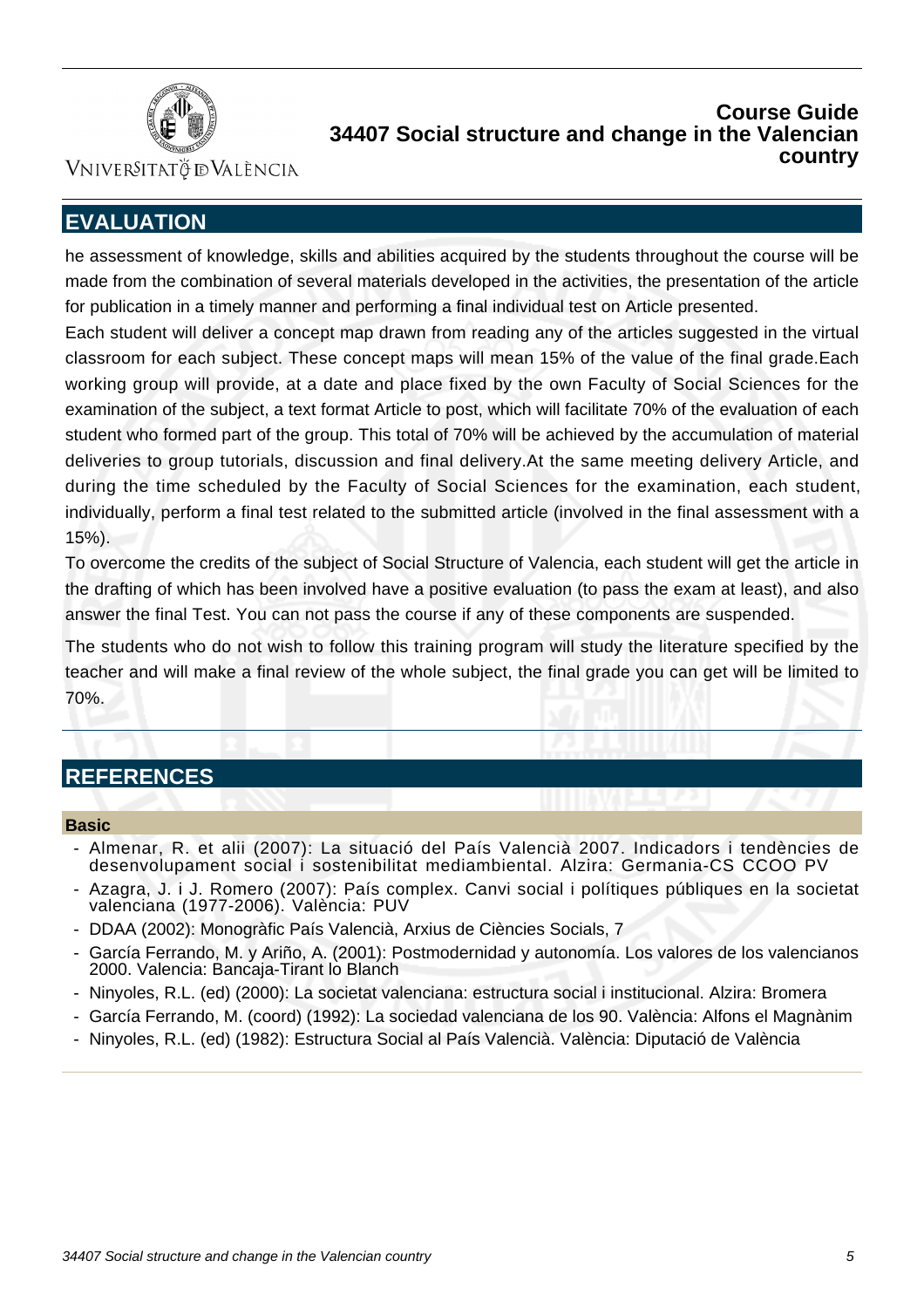

## VNIVERSITATÖ IDVALÈNCIA

#### **Additional**

- Banyuls, J.,E.Cano,J.V. Picher i A. Sánchez (2002): «El model valencià docupació» Arxius en Ciències Socials,7:83-109.
- Castelló, R. (2000): «La població al País Valencià: estructura i evolució», en R.L. Ninyoles La societat valenciana: estructura social i institucional. Alzira: Bromera.
- Castelló, R. (2013): «Ladefinició nacional de la realitat al País Valencià», en V. Flor (ed.) Nació I identitats. Pensar el País Valencià. València. Afers:45-71. - Castelló, R. (2021): Camins dincertesa i frustració. Les classes mitjanes valencianes (2004-2018). València: Alfons el Magnànim.
- Flor, V. (2015) "Societat anònima. Els valencians, els diners i la política. València: Afers.
- García, E. (2002): «Desenvolupament i sostenibilitat al País Valencià: signes de deriva», Arxius en Ciències Socials, 7:173-197.
- Obiol, S. (2014): «La transformación de la familia: el caso de los trabajadores del sector textilconfección valenciano», REIS, 145: 127-146
- Rausell, P. I S. Carrasco (2002): «Cultura y producción simbólica en la Comunidad Valenciana. Un análisis sectorial e implicaciones territoriales», Arxius en Ciències Socials, 7:249-273.
- Torres, F.i García, P.(2013): «Laciudad ocultada. Desigualdad y precarización en la Valencia global» en J.CUCÓ, La ciudad pervertida. Unamirada sobre la Valencia global. Anthropos: Barcelona,163-188.
- Villar, A. etal. (2012): «El sistema educacatiu valencià 1991-2011. Expansió, liberalisme i crisi», Arxius de Ciències Socials,27:37-56.
- Xambó, R. (2002): «Los medios de comunicación en el País Valenciano», Arxius en Ciències Socials,7:223-247.

# **ADDENDUM COVID-19**

**This addendum will only be activated if the health situation requires so and with the prior agreement of the Governing Council**

#### **1.CONTENTS**

Contents of the original teaching guide are maintained.

## **2. VOLUM DE TREBALL I PLANIFICACIÓ TEMPORAL DE LA DOCÈNCIA**

The activities and volume of work of the original teaching guide will be mantained.

#### **3. TEACHING METHODOLOGY**

#### FOR ALL STUDENTS

- The teaching will be face-to-face, but the teachers will have cameras installed in the classroom to teach online for the confined or at-risk group of students.

- Individual tutorials will preferably be virtual.